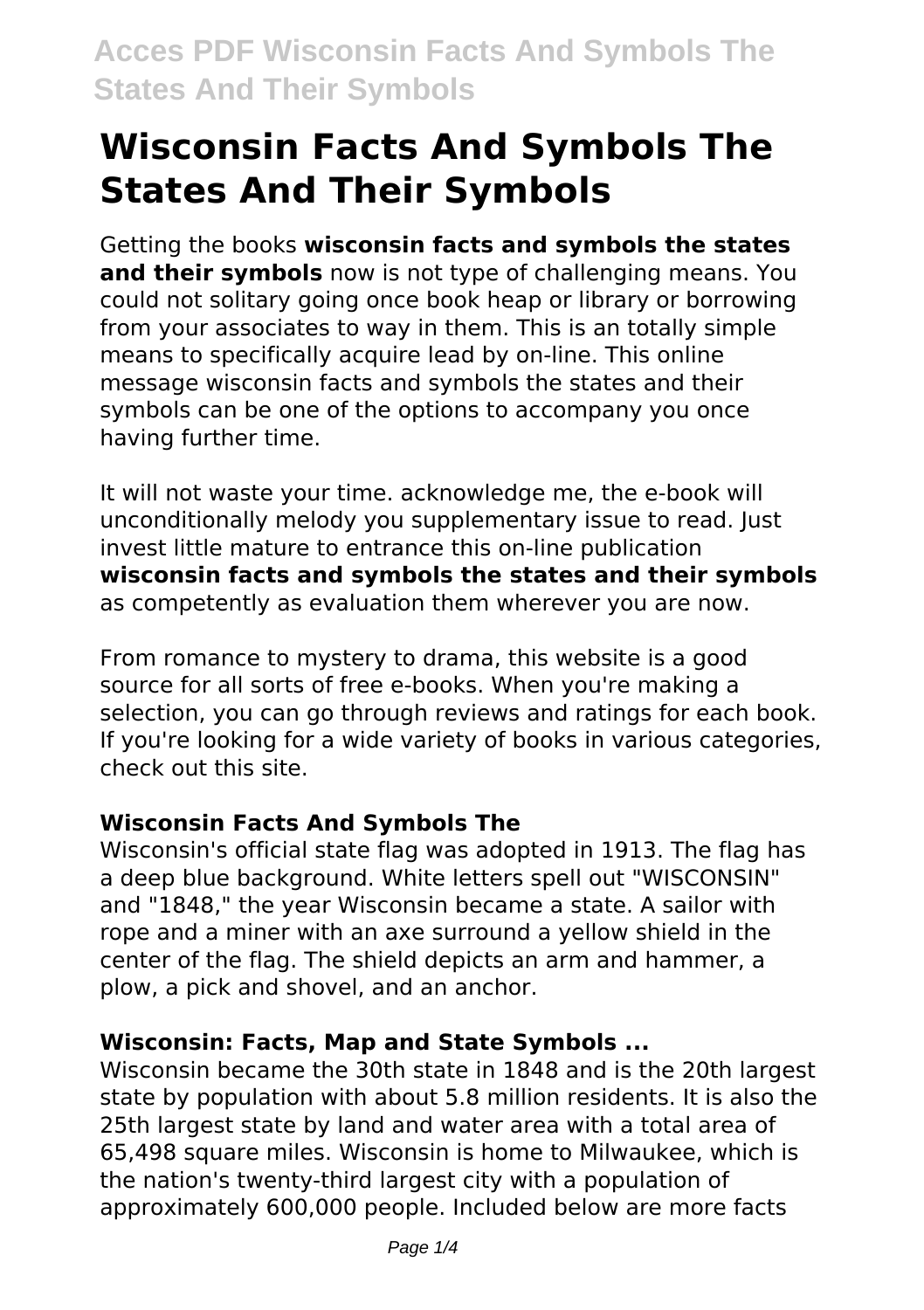# **Acces PDF Wisconsin Facts And Symbols The States And Their Symbols**

and symbols, a state map, the state song and views of the Wisconsin State Quarter.

#### **Wisconsin Facts and Symbols - US State Facts**

Wisconsin Facts and Symbols (The States & Their Symbols (Before 2003)) Library Binding – January 1, 1999

#### **Amazon.com: Wisconsin Facts and Symbols (The States ...**

Wisconsin. State Animal. Badger. State Ballad. Oh Wisconsin, Land of My Dreams. State Beverage. Milk. State Bird. American Robin. State Capital. Madison. State Coat of Arms. Coat of Arms. State Dance. Polka. State Dog. American Water Spaniel. State Domesticated Animal. Dairy Cow. State Fish. ...

#### **Symbols of Wisconsin | State Symbols USA**

Wisconsin Facts and Symbols (The States and Their Symbols) Library Binding – September 1, 2003

## **Wisconsin Facts and Symbols (The States and Their Symbols ...**

20 State Symbols of Wisconsin and the Stories Behind Them 1. Wood Violet – State Flower. A lot of people say the idea of electing "Official State Stuff" began at the Chicago... 2. Sugar Maple – State Tree. The Sugar Maple won a statewide vote by Wisconsin school children in 1893. Oak, pine and... 3. ...

#### **20 State Symbols of Wisconsin and the Stories Behind Them**

Sauk Prairie (the nickname or Sauk City and Prairie du Sac) is the "Cow Chip Throwing Capital" of Wisconsin. Sheboygan is known as the "Bratwurst Capital" of the world. Somerset is known as the "Inner Tubing Capital" of the world. Sturgeon Bay is known as the "Shipbuilding Capital" of the Great Lakes.

## **Wisconsin Facts | Wisconsin State Symbols | Famous ...**

Wisconsin snowmobile trails total 15,210 miles of signed and groomed snow highways. Eagle River is known as the Snowmobile Capital of the World. Noah's Ark in Wisconsin Dells is the nation's largest water-themed park. The nation's first kindergarten was established in Watertown in 1856.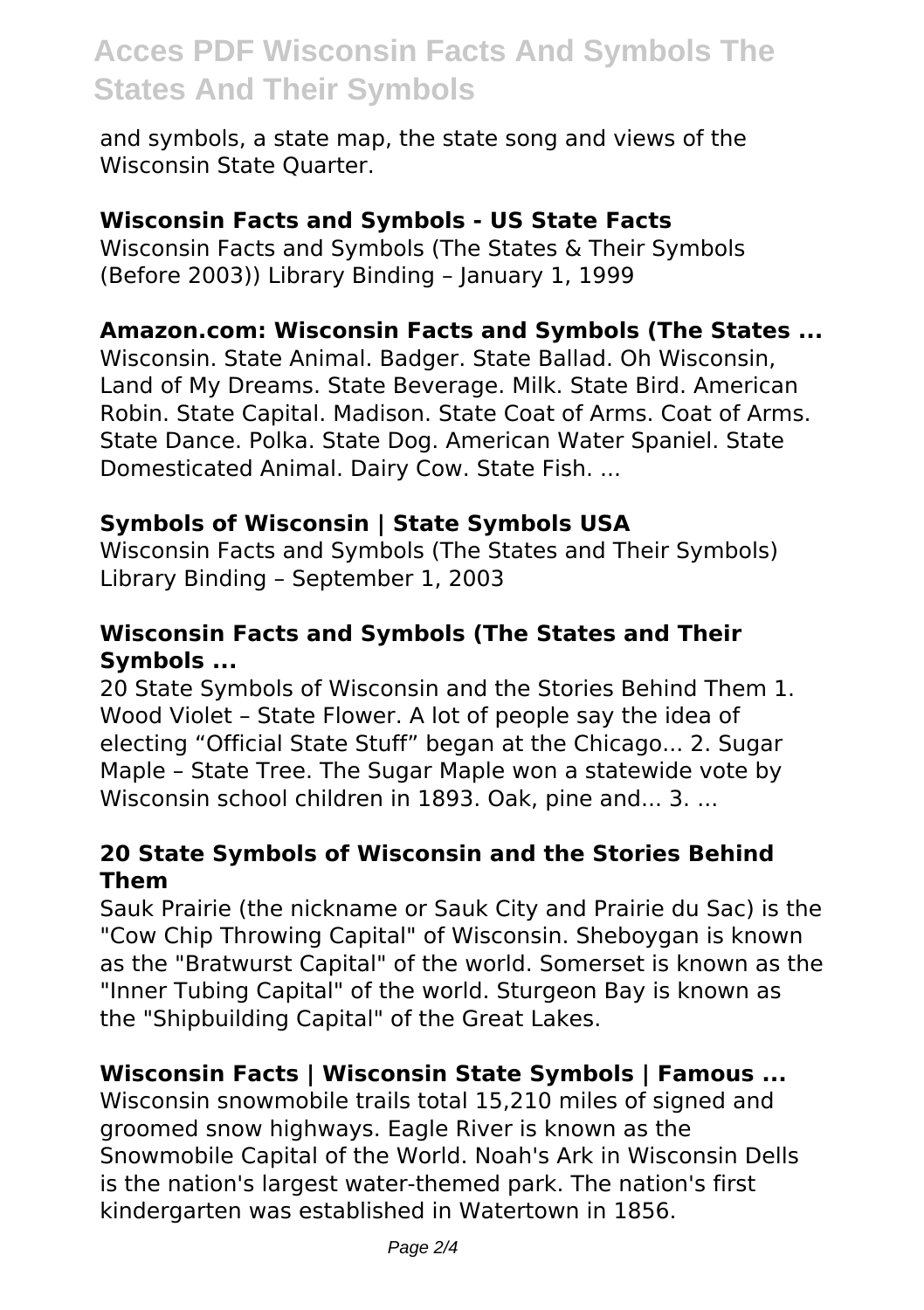# **Acces PDF Wisconsin Facts And Symbols The States And Their Symbols**

#### **Wisconsin - Fun Facts, State Symbols, Photos, Visitor Info**

Quick Facts. Admission to Statehood: May 29, 1848 (30th State) Area: Area: 65,503 sq.mi (169,652 sq.km.), 23rd. Land: 54,314 sq.mi. (140,673 sq.km.), 25th. Water: 11,190 sq.mi. (28,982 sq.km.), 4th. Great Lakes: 9,355 sq.mi. (24,229 sq.km.),2nd. Constitution: Wisconsin's Constitution , 30th State. ...

## **Wisconsin State Information – Symbols, Capital ...**

The Wisconsin state flag was adopted in 1863, redesigned in 1913, and last altered in 1979. The flag is dark blue silk, with the coat of arms of the state. The edges are trimmed with a knotted fringe of yellow silk. The coat of arms contains symbols that represent the diversity, wealth and abundance of resources in Wisconsin.

#### **Wisconsin State Symbols | Wisconsin Historical Society**

Wisconsin Fun Facts The state of Wisconsin was named after the Wisconsin River. The word Wisconsin originates from the Miami Indian word Meskonsing, meaning "this stream meanders through something red," a reference to the setting of the Wisconsin River as it flows through the red sandstone bluffs of the Wisconsin Dells.

#### **Wisconsin Facts - Symbols, Famous People, Tourist Attractions**

Easy-to-read text covers major Wisconsin symbols such as the state flag, seal, bird, tree, flower, animal, and more. A "Fast Facts" section highlights the state's capital city, largest city, physical size, population, natural resources, farm products, and primary manufactured goods.

#### **Wisconsin State Symbols and Emblems by Adoption Year ...**

Easy-to-read text covers major Wisconsin symbols such as the state flag, seal, bird, tree, flower, animal, and more. A "Fast Facts" section highlights the state's capital city, largest city, physical size, population, natural resources, farm products, and primary manufactured goods.